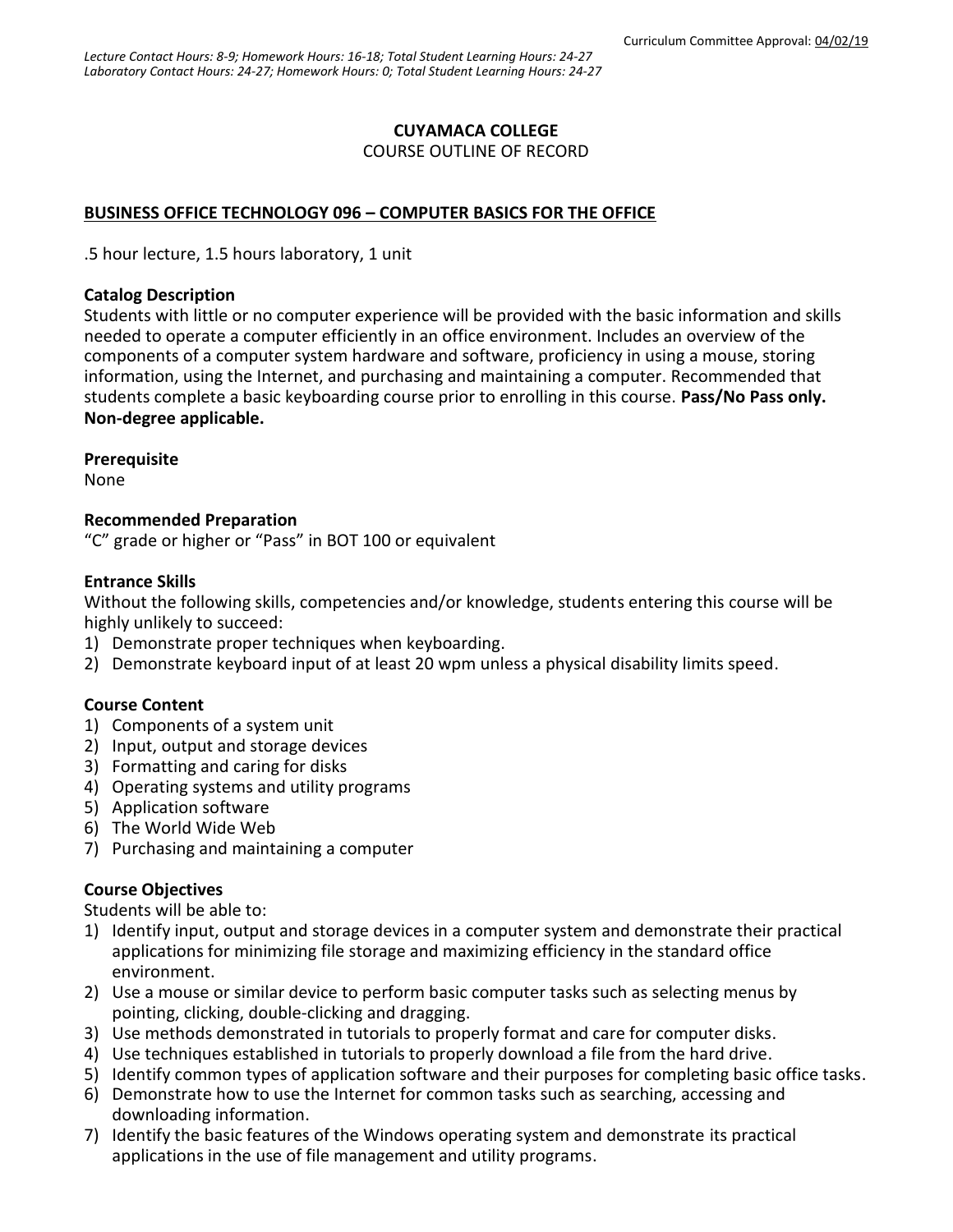- 8) Evaluate and explain the benefits of commonly used computer operating systems and utilities for practical office applications.
- 9) Identify the factors involved in selecting an appropriate computer system and evaluate its practicality for the office environment based on criteria established in tutorials.
- 10) Identify and demonstrate maintenance techniques to keep the computer running properly.

# **Method of Evaluation**

A grading system will be established by the instructor and implemented uniformly. Grades will be based on demonstrated proficiency in subject matter determined by multiple measurements for evaluation, one of which must be essay exams, skills demonstration or, where appropriate, the symbol system.

- 1) Quizzes and exams that measure students' ability to:
	- a. Identify and use the basic features of a standard computer system (mouse, operating system, applications software, input, output, storage devices, and the Internet) and explain their practical applications.
	- b. Use evaluation criteria established in class to explain how to select and maintain a computer system.
- 2) Tutorials that require students to download files and demonstrate proficient use of input, output and storage devices in a computer system.
- 3) Assignments that require students to use computer terminology to explain how the basic features of a standard computer system (mouse, operating system, applications software, input, output, storage devices, and the Internet) can be used to perform standard office tasks.
- 4) Practical exams that require students to demonstrate the use of basic computer system features (mouse, operating system, applications software, input, output, storage devices, and the Internet) to perform standard office tasks.

# **Special Materials Required of Student**

Electronic storage media

## **Minimum Instructional Facilities**

Computer lab with Internet access, appropriate software

## **Method of Instruction**

- 1) One-on-one individualized lecture or group lecture
- 2) Self-paced reading and lab projects
- 3) Individual assistance

## **Out-of-Class Assignments**

Assigned textbook reading

## **Texts and References**

- 1) Required (representative example): Gordon, et al. *Our Digital World.* 4th edition. Paradigm, 2016.
- 2) Supplemental: None

## **Exit Skills**

Students having successfully completed this course exit with the following skills, competencies and/or knowledge:

- 1) Identify input, output and storage devices in a computer system.
- 2) Use a mouse or similar device efficiently.
- 3) Identify common storage devices.
- 4) Format and care for computer disks.
- 5) Identify common types of software and their purposes.
- 6) Use the Internet for common tasks.
- 7) Identify the basic features of the Windows operating system.